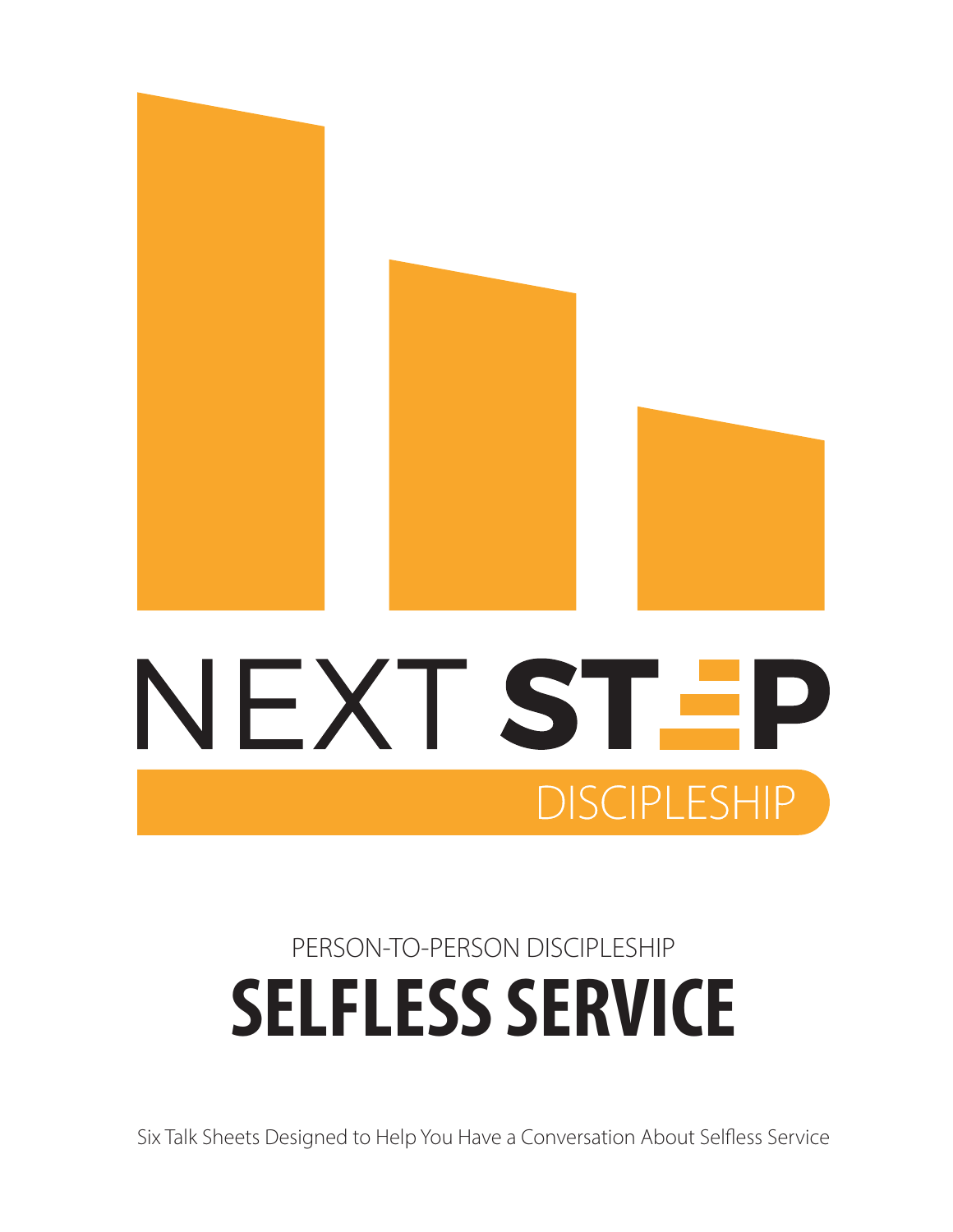## **USING P2P TALK-SHEETS**

The idea of being a disciple-maker can be intimidating; but it doesn't have to be. Person-to-Person (P2P) Talk-Sheets are designed to help you have a conversation with another person about key faith topics. These pages are designed to be used anywhere, whether you're sitting in your home or meeting in a coffee shop. In addition, you can move through this conversation at whatever pace you think is best, spending as much time as you need on developing the associated habit.

Each P2P sheet is packed with resources that help you move from conversation to action: key scripture to read, discussion questions, and application activities.



This particular packet is designed to introduce your conversation partner to the Core Value of Selfless Service. In these pages, you'll find conversations about who the purpose of the Church, how we are SHAPED to serve, and how the value of service is embodied in the life of Jesus.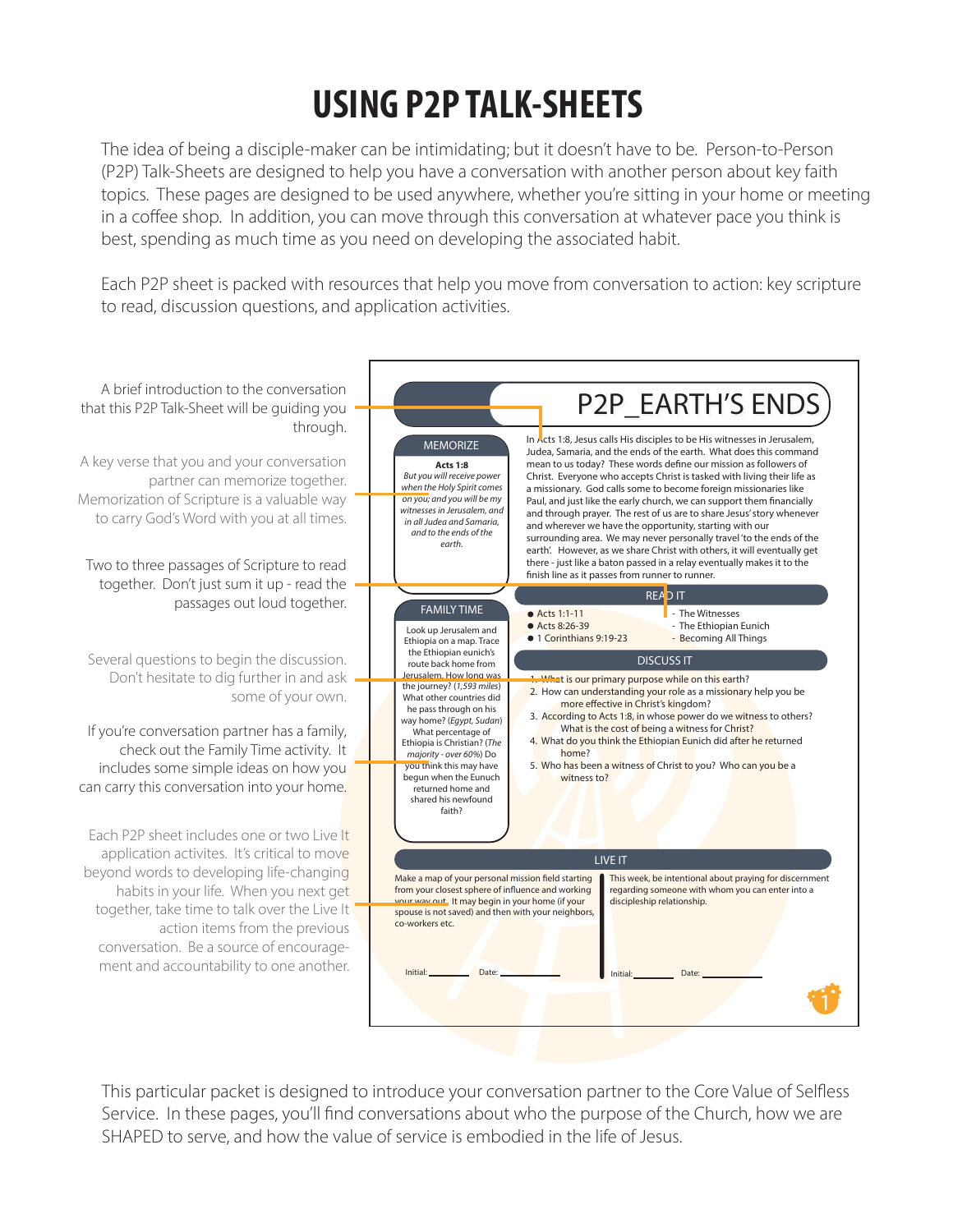## P2P\_PEOPLE.PURPOSE

#### **MEMORIZE**

#### **1 Corinthians 1:10**

 *I appeal to you, brothers and sisters, in the name of our Lord Jesus Christ, that all of you agree with one another in what you say and that there be no divisions among you, but that you be perfectly united in mind and thought.*

#### FAMILY TIME

With your family, make a list of events you attend and activities you are involved in. For example, you might attend a movie, but are involved in a little league team.

Read Acts 2:42-47 and discuss on which side of the list being a part of a church body should belong.

In our society we often ask people where they go to church or what church they attend, but the church isn't a building or a denomination. Rather it is God's people working together as Christ's hands and feet. God intended the church to be so much more than a group meeting together on Sundays to worship, take communion and listen to a sermon. The church was meant to be a community of active believers, not passive attenders. The picture of the church we are shown in Acts 2 describes a group of believers who had everything in common and took care of each other, even to the point of selling their property and possessions if others were in need. The early church met daily to worship in the temple and share meals together. They were also outward-focused and were known throughout Jerusalem for their sincerity as well as being liked by all the people. The early church grew daily because they modeled God's love for others and intentionally shared the story of Jesus.

#### READ IT

● Acts 2

- The Birth of the Church

 $\bullet$  1 Peter 2:9-10

Pictures of the Church

#### DISCUSS IT

- 1. What does the word 'church' connotate in our society? According to the Scripture, what does God intend the Church to be? What word picture would you use to describe the God's Church to someone else?
- 2. After reading over the Bible's picture of what the early church looked like, how does your church body compare?
- 3. What is the difference between attending an event and being involved in something? Why do you think it has become so common for people to just attend church without ever really being a part of the church community?
- 4. How can you move towards living out the purpose of the church in your life?

### LIVE IT

Look at each description of the early church in Acts 2 42-47. Are you part of the church community or are you just an attender? If you are an attender, purpose to become an active part of your church

Commit to having a better understanding of your church community. Some ideas:

- Know who the Elders and leaders of the Church are.
- purpose to become an active part or your church<br>body. as told by the leadership.
	- Find out if your Church has any major goals to accomplish, then be a part of making them successful!

Initial: Date: Initial: Date:

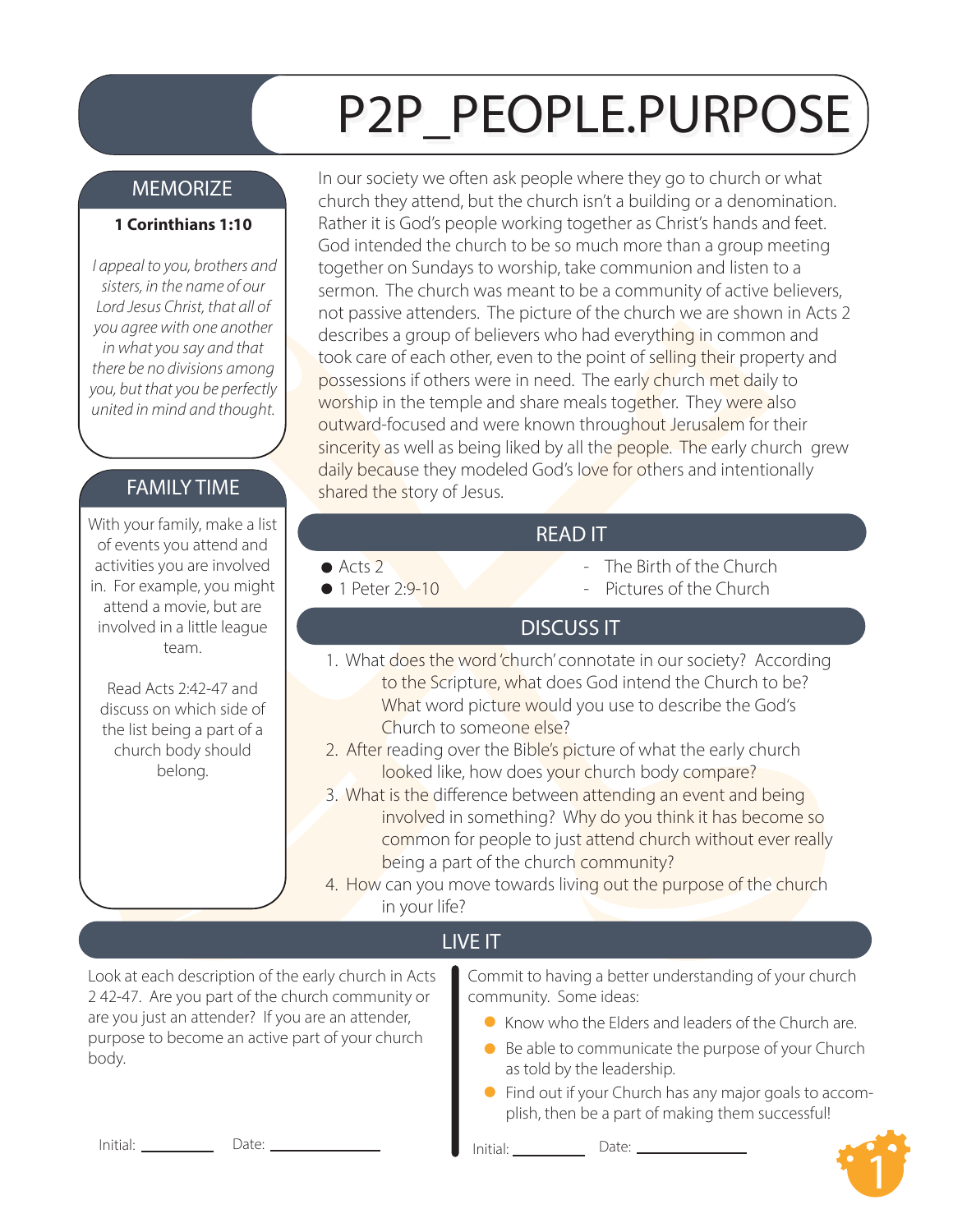# EMP (P2P BE THE CHURCH

#### MEMORIZE

#### **1 Samuel 15:22**

*But Samuel replied: "Does the Lord delight in burnt offerings and sacrifices as much as in obeying the Lord? To obey is better than sacrice, and to heed is better than the fat of rams.* 

Within the church body lies a wide array of resources. God has gifted all of his people with spiritual gifts (talents). He has made us stewards of His money. He has blessed us with 24 hours in our day. All of these resources have been given to us so that we might build His Kingdom in this world and glorify Him as a result. The vehicle that God has chosen to accomplish this is His Church - the gathered group of men and women committed to Him. This month, we have already connected with our financial responsibility to the church; but the church is so much more than just money. It is God's people choosing to sacrifice their time, energy and talents - the array of resources God has entrusted to us - so that His purpose can be accomplished in this world.

#### FAMILY TIME **READ IT**

Trace an outline of your child's body. Ask the child to help you label each part of the body and its function. Discuss how each part has to do its job in order for the body to function efficiently. Explain that God designed the church body to work together just like their physical body.

- 1 Corinthians 12:12-31
- $\bullet$  1 Samuel 15:22
- $\bullet$  Matthew 22:15-21
- - Being the Body
	- God's Desire
	- Give to God What is God's

#### DISCUSS IT

- 1. What is it that God truly desires from us? How does that apply to the resources He has entrusted into our care?
- 2. In 1 Corinthians, what word picture does Paul use to describe the Church? How accurate of a description is this?
- 3. In Matthew, Jesus tells the disciples to 'give to God what is God's'. What is it that Jesus was referring to?
- 4. Each of us has access to three key resources time, energy, and talent. How might you use your time to serve inside your local Church? How about your energy? Talents?
- 5. Which of these resources are in short supply in your church body? What can you do to help alleviate that resource shortage?
- 6. How will you invest your resources inside the church this month?

#### LIVE IT

Create three lists, each with a title of a different resource: time, money, and talents. Brainstorm on ways that you can give these resources inside your church body.

Become aware of what resources are lacking inside your church. Find ways to help alleviate these resource shortages using the resources that God has entrusted to you.

Initial: Date: Initial: Date:

2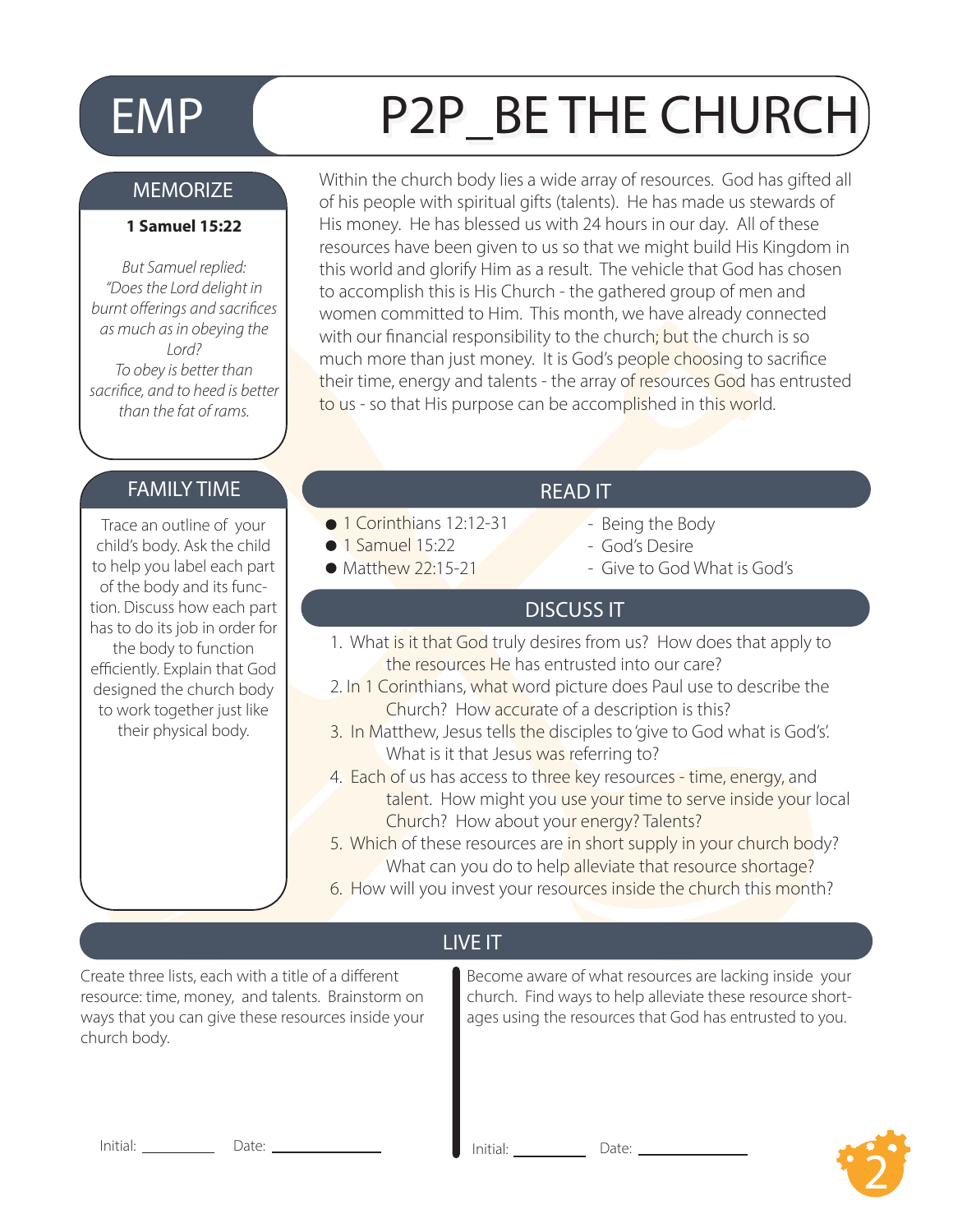# P2P\_SPIRITUAL GIFTS

#### MEMORIZE

#### **1 Corinthians 12:4-5**

*There are different kinds of gifts, but the same Spirit distributes them. There are*  different kinds of service, but *the same Lord.*

There is much to be done to further God's kingdom, but God does not expect you to do everything! Instead, He has given each of us a spiritual gift or gifts which we are to use for His glory. In several spots throughout the New Testament letters, these gifts are identified. In Romans 12, the Apostle Paul mentions prophesying, serving, teaching, encouraging, giving, leading and showing mercy. Elsewhere, we see different gifts present. For our purposes, spiritual gifts are those things that God gives us or enhances in us for the purpose of growing His Church. Once you have identified your spiritual gift - use it! Your spiritual gift determines how you can best show God's love to others and how you can serve inside His Church community. When you serve in an area that you are gifted in, you will not only enjoy it more but you will maximize your impact and effectiveness.

#### FAMILY TIME **The Contract of the Contract Contract Contract Contract Contract Contract Contract Contract Contract Contract Contract Contract Contract Contract Contract Contract Contract Contract Contract Contract Contract**

Share what you have learned about spiritual gifting with your family. Help your family identify their spiritual gifts.

Make a list of practical ways you can each use your gifts to serve the world and serve your local church body.

- $\bullet$  Romans 12:3-8
- 1 Corinthians 12:4-11
- **1 Peter 4:10-11**
- Using our Spiritual Gifts
- Different Gifts from God
- The Purpose of Gifts

#### DISCUSS IT

- 1. Where do spiritual gifts come from?
- 2. According to the above Scripture, what is the purpose of these gifts?
- 3. How do you see these different gifts at work in the Church today?
- 4. Why do you think that God gave us such a plethora of different gifts?
- 5. What do you think your spiritual gift is?
- 6. How can your spiritual gift be used to serve your family? How can it be used to serve inside the church? How can it be used to serve the world?
- 7. How easy is it for you to be content with the gifts God has given you? Why?

### LIVE IT

If you are unsure what your area of gifting is, find out.  $\vert$ Talk to friends and family and ask what they think. You can take an online spiritual gifts assessment at:

ccw.church/discover-your-shape/

Once you have figured out what your unique gifting is, make three lists - one titled 'Family', one titled 'Church', and the last titled 'World'. List ways that you can use your spiritual gift to serve in those areas. Afterwards, pick one idea from each list to implement within the next few weeks.

Initial: Date: Date: Date: Date: Date: Date:

3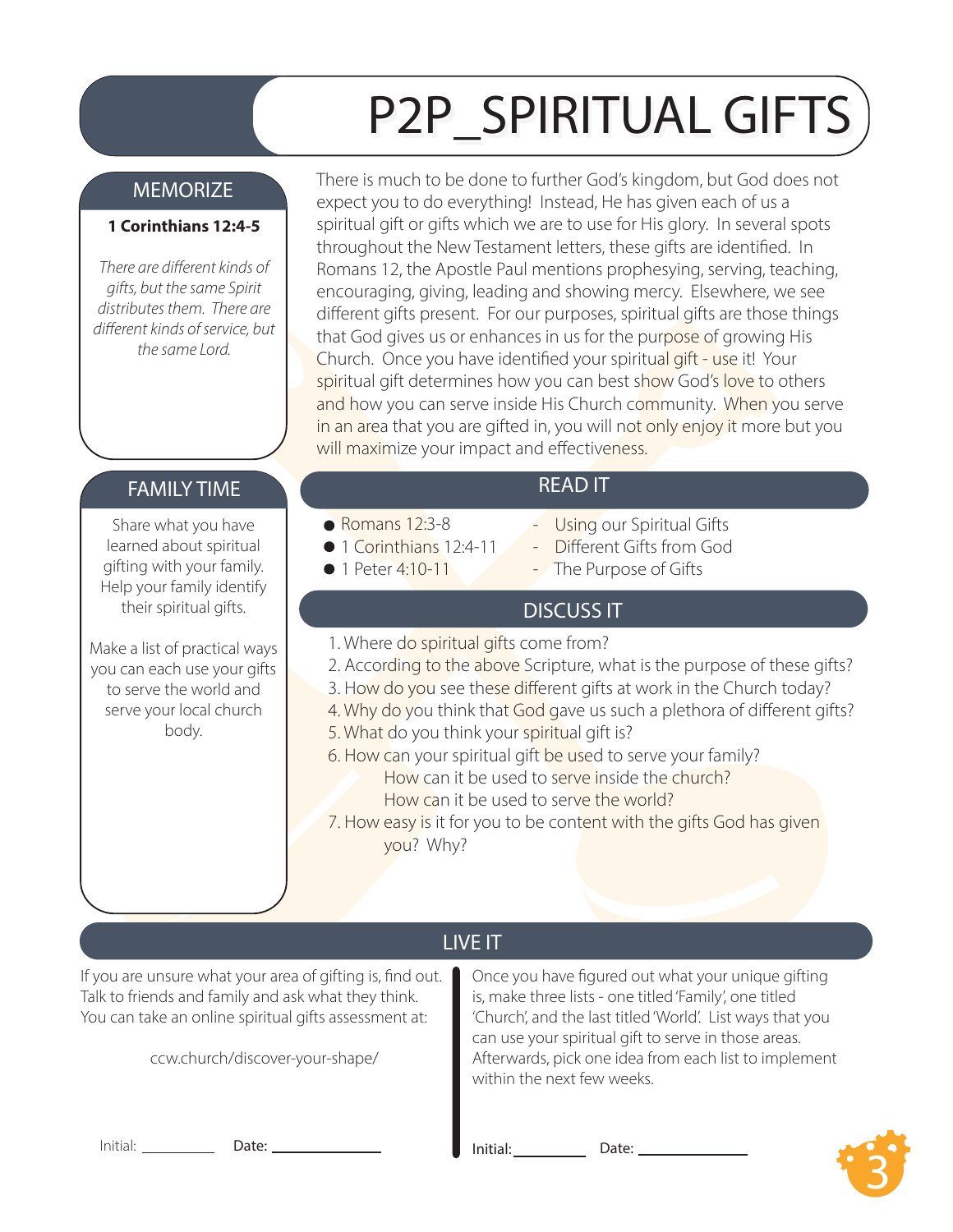## P2P\_SHAPED

#### **MEMORIZE**

#### **1 Peter 4:10**

*Each of you should use whatever gift you have received to serve others, as faithful stewards of God's grace in its various forms.* 

When it comes to how we've been designed to serve, spiritual gifts are just the tip of the iceberg. Each of us has a ministry SHAPE (Spiritual gifts, Heart, Ability, Personality, and Experiences) we need to consider. We've already talked about Spiritual Gifts, but let's dig into the other four:

**Heart** describes those things which you are most passionate about. **Ability** describes the skills and training you've received over the course of your life.

**Personality** is characterized by the traits and attitudes that you've developed over the course of your life.

**Experiences** describe the events (both good and bad) that have shaped who you are today.

#### FAMILY TIME

Don't just tell your kids about serving. Invite them to serve alongside of you!

Take time to recognize the SHAPE of your family members and find a meaningful way to serve that incorporates each of their unique giftings.

Take some time to discuss this question: If resources were not a concern, how would you like to serve in God's Kingdom?

#### READ IT

- Following Jesus' Example
- The Attitude of Jesus
- Faith Leads to Action

#### DISCUSS IT

1. How did Jesus model service to His disciples?

 $\bullet$  John 13:12 - 17 Philippians 2:1 - 11  $\bullet$  James 2:14 - 17

- 2. What attitude did Jesus have as He served others?
- 3. According to the writer of Philippians, what kind of attitude should we have towards other people?
- 4. What does James say about faith that does not include service? How have you seen this to be true?
- 5. What are some things you are passionate about that could be potential ministry areas?
- 6. What skills and abilities do you have that could be used to serve?
- 7. What are some key personality traits that may direct how you serve others?
- 8. What experiences have you had that would allow you to speak into the lives of others?

### LIVE IT

Complete the CCW SHAPE Profile Assessment and discover how God has designed you for Kingdom work.

Find the assessment at:

ccw.church/discover-your-shape/

Check out the many different CCW Ministry opportunities (found at the aforementioned link). If something jumps out at you, consider completing a Ministry Application and jumping in to serve.

Initial: <u>Charles Conternation Date: Date: Date: Initial:</u> Charles Date: Date: Date: Date: Date: Date: Date: Date: Date: Date: Date: Date: Date: Date: Date: Date: Date: Date: Date: Date: Date: Date: Date: Date: Date: Date:

4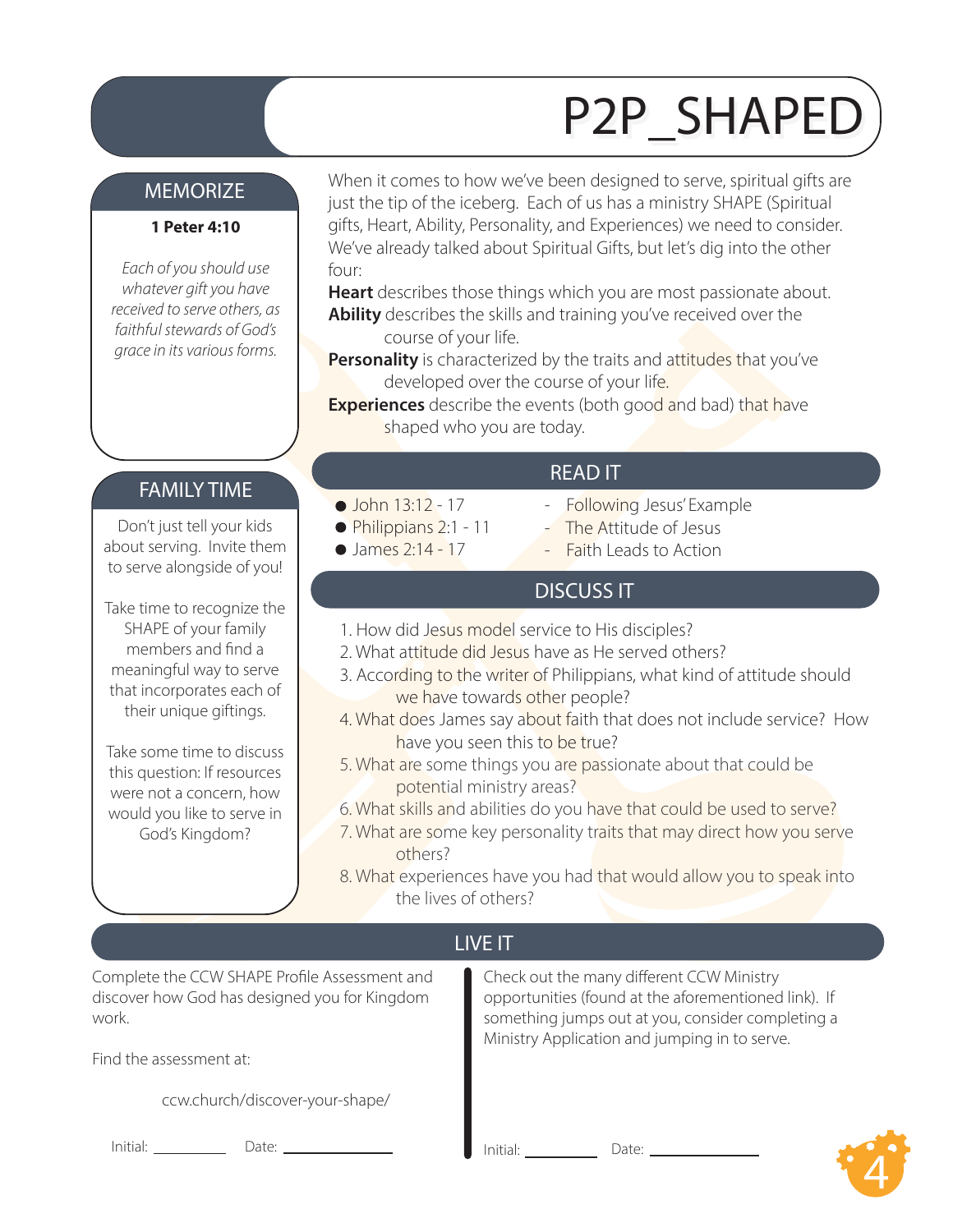# EMP (P2P\_NEIGHBOR

#### **MEMORIZE**

#### **Matthew 22:37-39**

*37 Jesus replied: "'Love the Lord your God with all your heart and with all your soul and with all your mind.' 38 This is the first and greatest commandment. 39 And the second is like it: 'Love your neighbor as yourself.'*

#### FAMILY TIME

Show your family the list you made of your neighbors and have them help you add anything that might be missing. Brainstorm ways Write ways you can show love to each group and then pick at least one to do a month as a family.

Loving our neighbor as ourself most important command second only to loving God. Jesus says this one law sums up all the other commands God gave to the Israelites. It is more important than burnt offerings or sacrifices. Paul called it a "royal" law. What does loving our neighbor look like? Loving our neighbor is more than a spontaneous generous act every now and then. It is a constant state of putting others needs above our own by investing our time and energy into them. Often we "love" some neighbors a little better than others. For example you might serve the community, but not know your physical neighbor's first name. All we come in contact with should be impacted by Christ's love through us. Even our enemies.

#### READ IT

- $\bullet$  Mathew 5:38 47
- $\bullet$  Romans 13:8 10
- **1** Corinthians 13
- Loving Neighbors and Enemies
- Love is the fulfillment of the Law
- The Biblical Description of Love

#### DISCUSS IT

- 1. Make a list of those closest to you and move your way out (neighbors next door and neighborhood, neighbors at work, neighbors in the form of cashiers, mechanics, dentists, waitresses, etc.).
- 2. Discuss how you are doing at loving each group as yourself and make note of any areas your are falling short.
- 3. What do you think Jesus had in mind when he said to love your enemies? How did Christ show love to his enemies?
- 4. How does love fulfill the whole of the Law?
- 5. How does 1 Corinthians 13 describe authentic love? How well do your attitudes and actions align with this description?
- 6. The greatest way we can show love to anyone is to pray for them. What can you be praying for your neighborhood, your co-workers, your community, your government?

#### LIVE IT

For the next month do just one intentional act a week to show someone love. Ideas: Leave the waitress an extra large tip; bring dinner to a single mom in your neighborhood; pay for the person behind you in line at the drive through; bring donuts to work. Love big!

Read through 1 Corinthians 13, placing your name in the place of 'love' each time it is used. Which of these descriptors can you work on applying to your life this week?

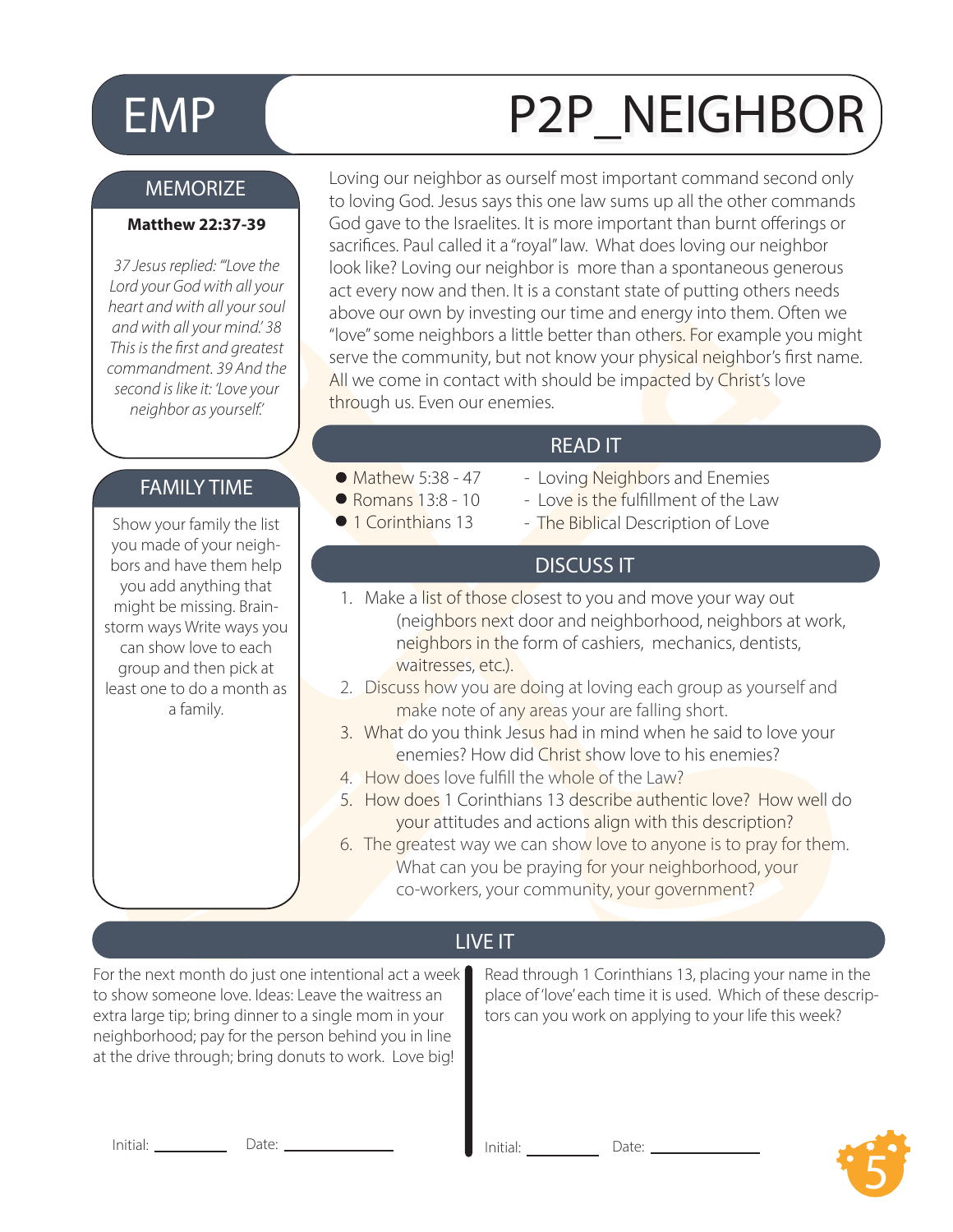### NEXT STEP **DISCIPLESHIP**

Each of us is on a journey towards becoming like Jesus. Along that journey, we will encounter key milestones that will lead us to new growth. Discover your Next Step today!

\_\_\_\_\_\_\_

### **KNOW JESUS**

Discover a life-giving relationship with Jesus. Pick up a *Know Jesus* conversation guide at the Next Step Station.

### **LEARN THE BASICS**

Learn the basics that you'll need (how to read the Bible, pray, and share your faith with others) during this 12-week study.

### **PARTNER WITH THE CHURCH**

Gain an idea of who CCW is and how you can become a team member in our two part Foundations series (offered quarterly).

#### **JOIN A DISCIPLESHIP GROUP**

Discover authentic community by joining a Discipleship Group, an environment where you will grow in relationship with God and others.

#### **SERVE LIKE JESUS**

Explore your natural gifting by serving like Jesus. We can help you discover the Ministry Team that's right for you.

### **BECOME A STEWARD**

Learn how to manage your resources in a way that honors God. We offer Financial Peace University multiple times each year.

### **GROW AS A LEADER**

Make an impact by starting down the path of leadership in our Servant Leadership Training (offered quarterly).

Whatever your Next Step is, let us help you. Stop by the **Next Step Station** (located in the Foyer) to discover the people and resources that you need to keep growing.

### **ADDITIONAL RESOURCES**

Ī

#### RIGHTNOW MEDIA ONLINE//APPS

**BOOKS** *Forgotten God (Chan)* CCW RESOURCES